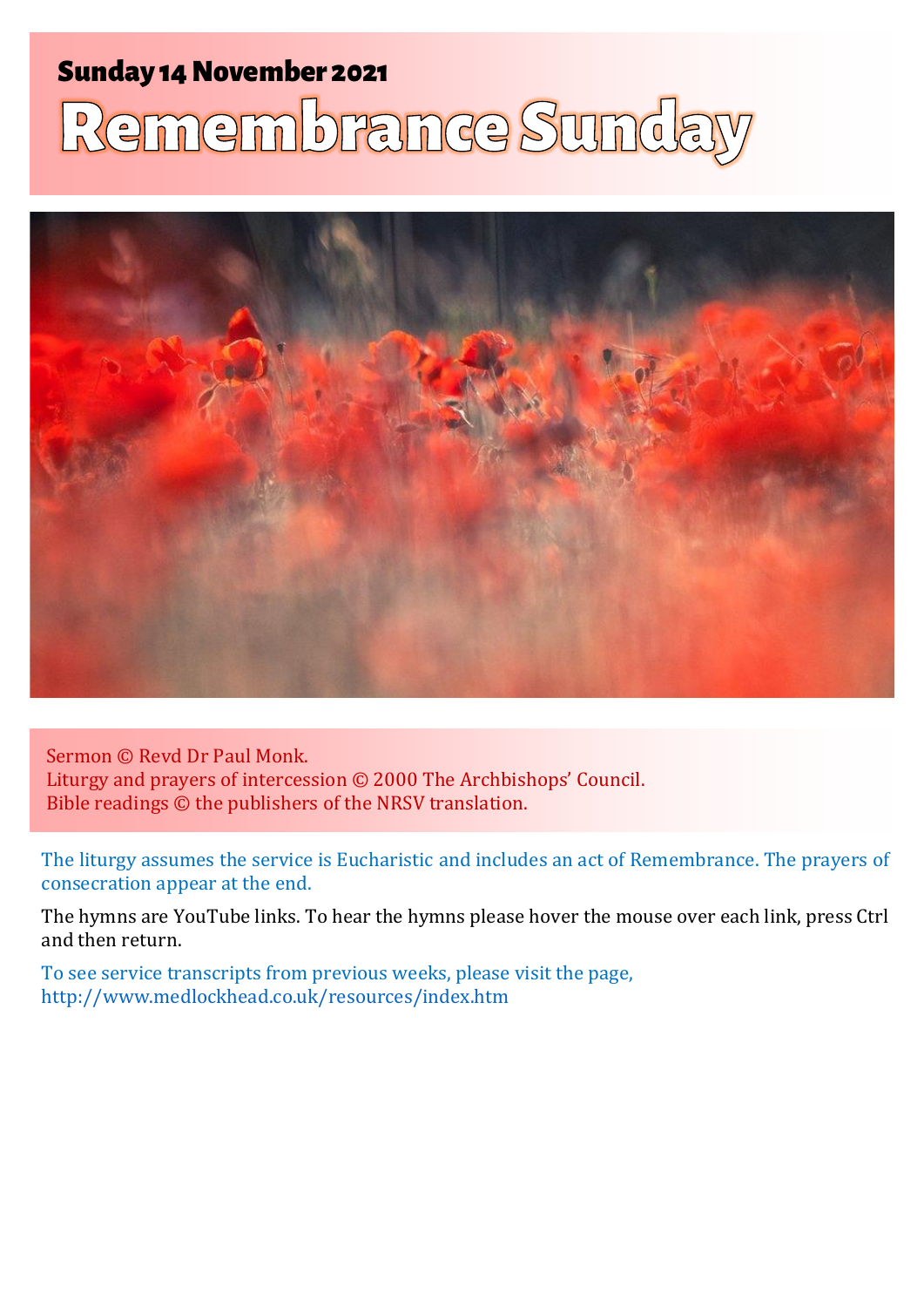# **Introduction and welcome**

HYMN 1 **[Praise my soul the King of Heaven](https://www.youtube.com/watch?v=sx1eMwlDFb8)** (click on this link to hear the hymn)

# **The Welcome**

In the name of the Father, and of the Son, and of the Holy Spirit

All **Amen.**

The Lord be with you

All **And also with you.**

# **The Preparation**

All **Almighty God,**

**to whom all hearts are open, all desires known, and from whom no secrets are hidden: cleanse the thoughts of our hearts by the inspiration of your Holy Spirit, that we may perfectly love you, and worthily magnify your holy name; through Christ our Lord. Amen.**

Our Lord Jesus Christ said:

The first commandment is this:

'Hear, O Israel, the Lord our God is the only Lord.

You shall love the Lord your God with all your heart,

with all your soul, with all your mind,

and with all your strength.'

And the second is this: 'Love your neighbour as yourself.'

There is no other commandment greater than these.

On these two commandments hang all the law and the prophets.

# All **Amen. Lord, have mercy.**

Jesus says, 'Repent, for the kingdom of heaven is close at hand'. So let us turn away from sin and turn to Christ, confessing our sins in penitence and faith.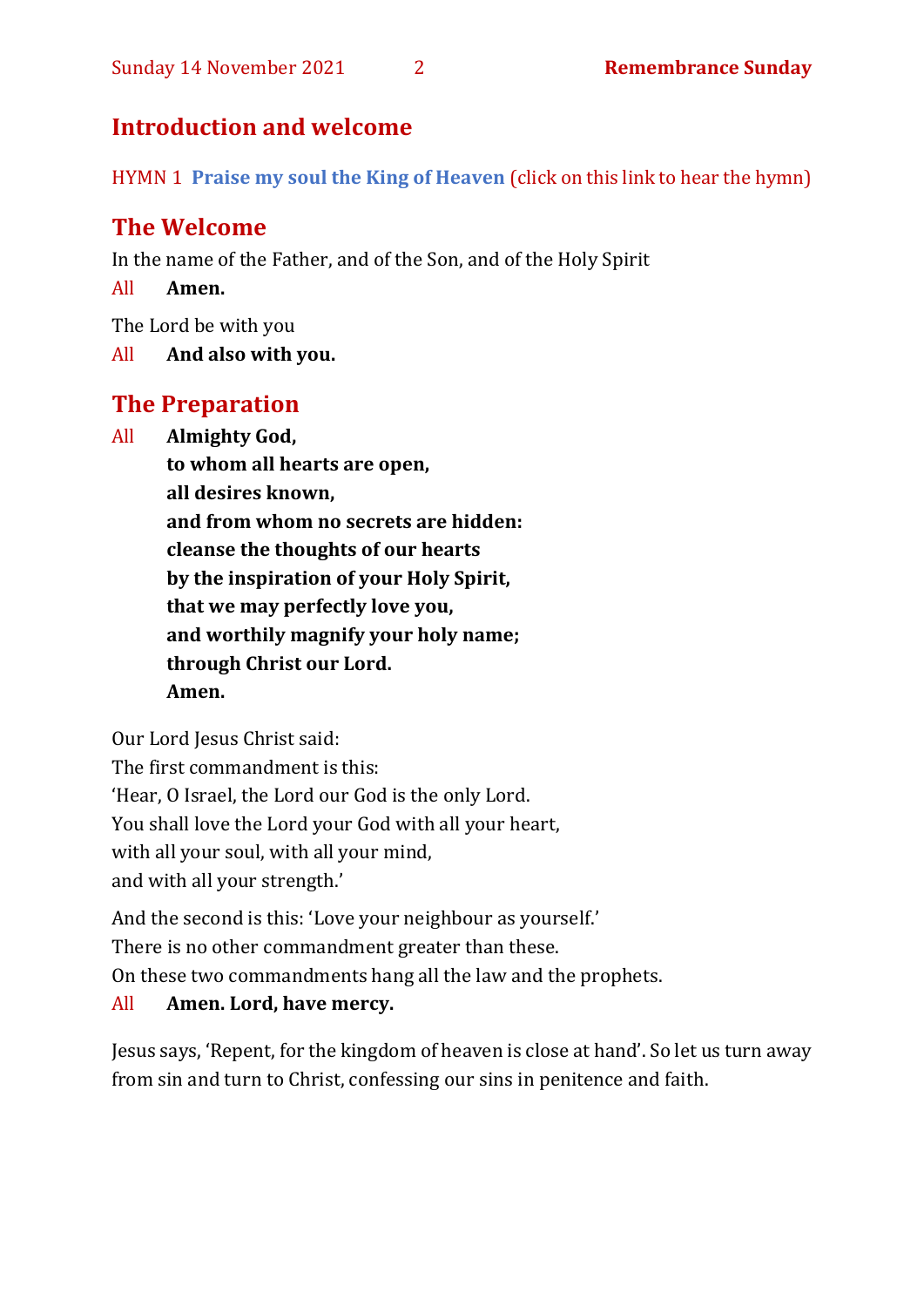All **Almighty God, our heavenly Father, we have sinned against you and against our neighbour in thought and word and deed, through negligence, through weakness, through our own deliberate fault. We are truly sorry and repent of all our sins. For the sake of your Son Jesus Christ, who died for us, forgive us all that is past and grant that we may serve you in newness of life to the glory of your name. Amen.**

Almighty God,

who forgives all who truly repent, have mercy upon you, pardon and deliver you from all your sins, confirm and strengthen you in all goodness, and keep you in life eternal; through Jesus Christ our Lord. All **Amen.**

# **The Gloria**

This version of the Gloria is sung to the tune of 'Cwm Rhondda'. Click **[here](about:blank)** for the tune.

All **Glory be to God in Heaven, Songs of joy and peace we bring, Thankful hearts and voices raising, To creation's Lord we sing. Lord we thank you, Lord we praise you, Glory be to God our King: Glory be to God our King. Lamb of God, who on our shoulders,**

**Bore the load of this world's sin; Only Son of God the Father, You have brought us peace within.**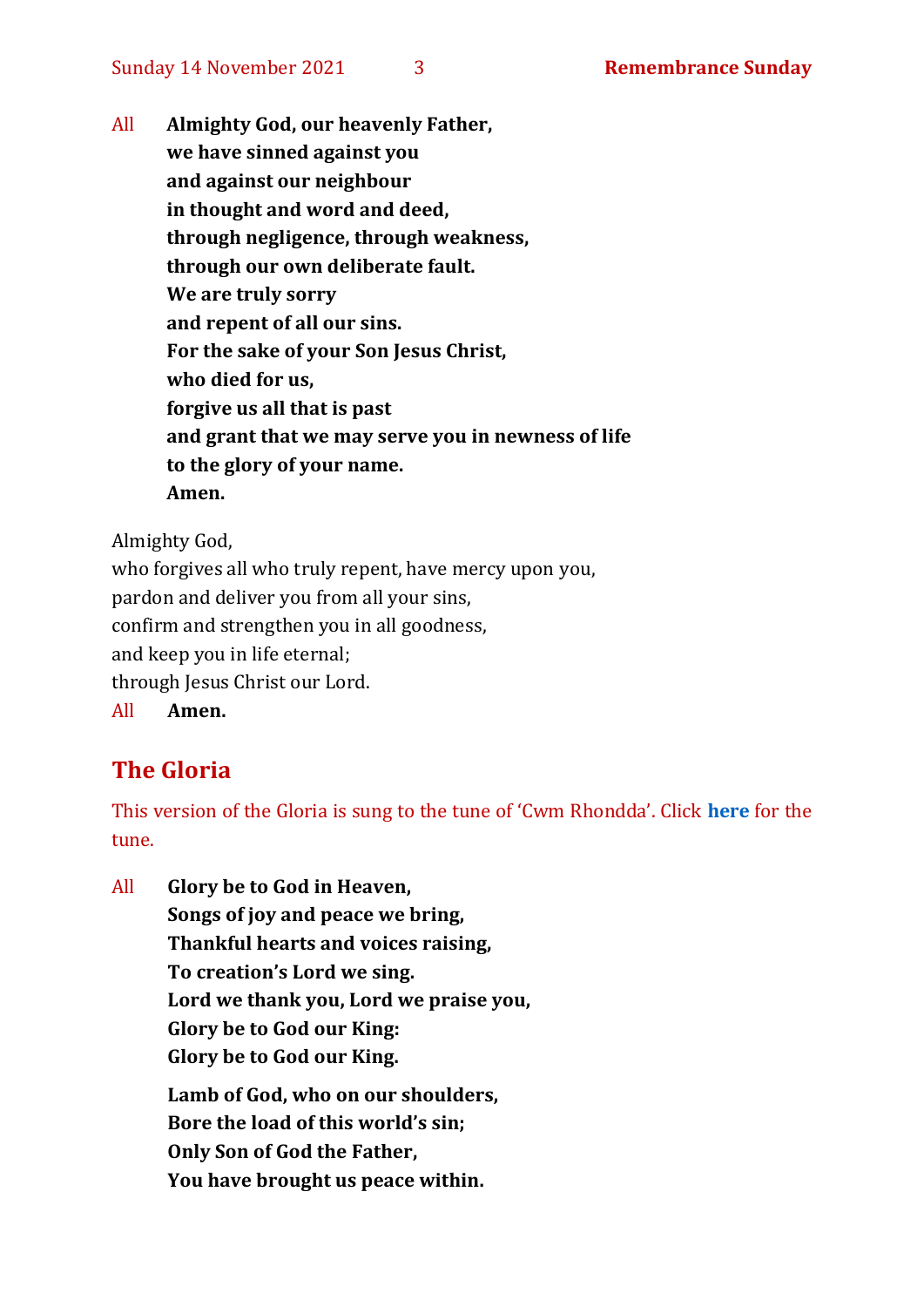**Lord, have mercy, Christ have mercy, Now your glorious reign begin: Now your glorious reign begin.**

**You O Son of God are Holy, You we praise with one accord. None in heav'n or earth is like you, Only you are Christ the Lord. With the Father and the Spirit, Ever worshipped and adored: Ever worshipped and adored.**

# **The Collect for Remembrance Sunday**

Almighty Father, whose will is to restore all things in your beloved Son, the King of all: govern the hearts and minds of those in authority, and bring the families of the nations, divided and torn apart by the ravages of sin, to be subject to his just and gentle rule; who is alive and reigns with you, in the unity of the Holy Spirit, one God, now and for ever.

All **Amen.**

# **First reading**

#### A reading from the Prophet Daniel

At that time Michael, the great prince, the protector of your people, shall arise. There shall be a time of anguish, such as has never occurred since nations first came into existence. But at that time your people shall be delivered, everyone who is found written in the book. Many of those who sleep in the dust of the earth shall awake, some to everlasting life, and some to shame and everlasting contempt. Those who are wise shall shine like the brightness of the sky, and those who lead many to righteousness, like the stars for ever and ever. *Daniel 12:1–3*

This is the Word of the Lord

All **Thanks be to God.**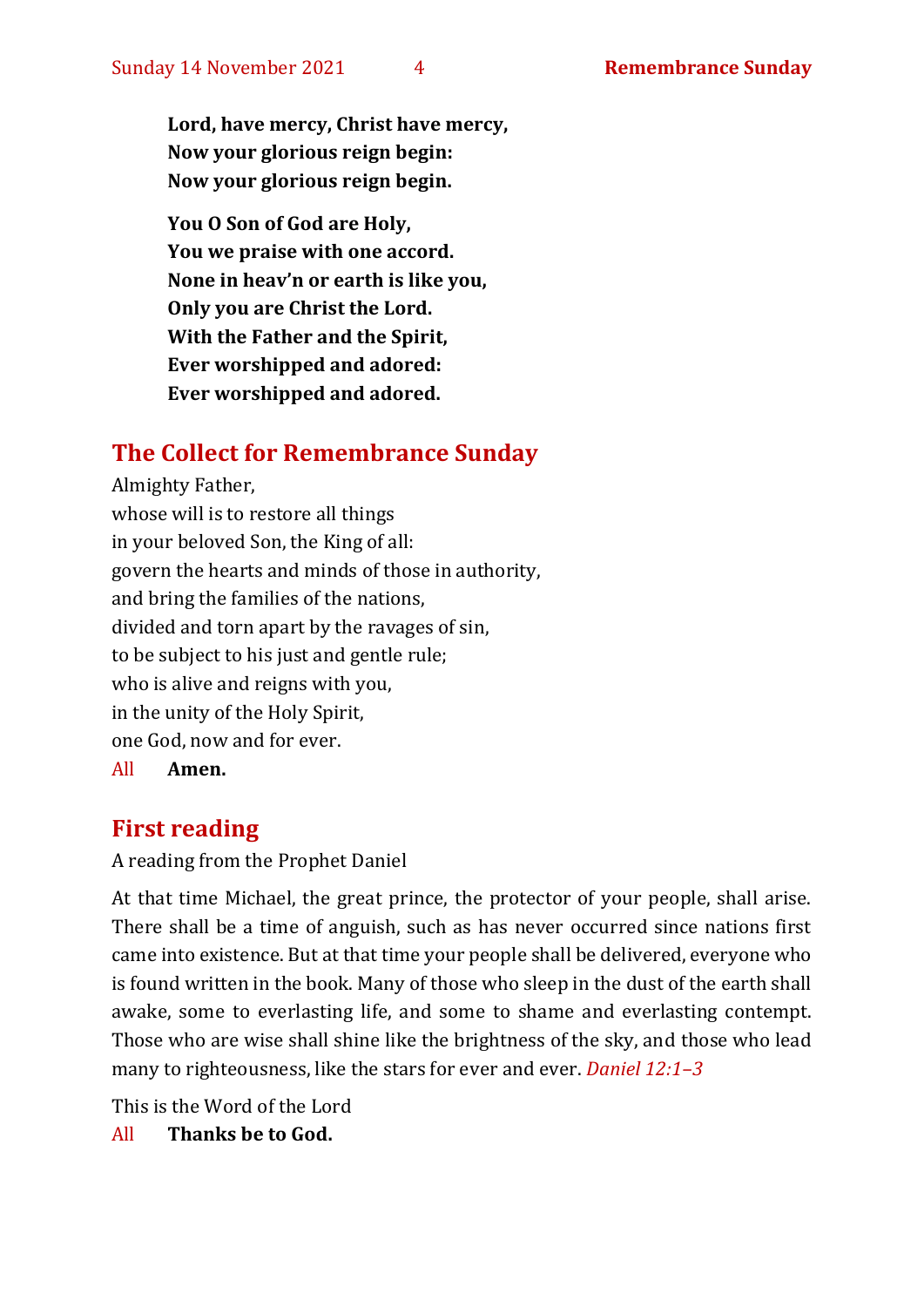# **Second reading**

A reading from the Letter to the Hebrews

Every priest stands day after day at his service, offering again and again the same sacrifices that can never take away sins. But when Christ had offered for all time a single sacrifice for sins, 'he sat down at the right hand of God', and since then has been waiting 'until his enemies would be made a footstool for his feet.' For by a single offering he has perfected for all time those who are sanctified. *Hebrews 10:11–14*

This is the Word of the Lord

#### All **Thanks be to God.**

HYMN 2 **[Make me a channel of your peace](https://www.youtube.com/watch?v=JYV5Q0E2caE)**(click on this link to hear the hymn) **[Love one another](https://youtu.be/hQQQWGXqy6U)** (click on this link to hear the hymn)

# **Gospel reading**

Hear the Gospel of our Lord Jesus Christ according to Mark

#### All **Glory to you O Lord.**

As Jesus came out of the temple, one of his disciples said to him, 'Look, Teacher, what large stones and what large buildings!' Then Jesus asked him, 'Do you see these great buildings? Not one stone will be left here upon another; all will be thrown down.'

When he was sitting on the Mount of Olives opposite the temple, Peter, James, John, and Andrew asked him privately, 'Tell us, when will this be, and what will be the sign that all these things are about to be accomplished?' Then Jesus began to say to them, 'Beware that no one leads you astray. Many will come in my name and say, "I am he!" and they will lead many astray. When you hear of wars and rumours of wars, do not be alarmed; this must take place, but the end is still to come. For nation will rise against nation, and kingdom against kingdom; there will be earthquakes in various places; there will be famines. This is but the beginning of the birth pangs. *Mark 13:1–8*

This is the Gospel of the Lord All **Praise to you O Christ.** 

# **Sermon**

'God so loved the world that he gave his only Son Jesus Christ, that all who believe in Him should not perish but have everlasting life.' These words are some of the most famous in all the scriptures—so famous, indeed, that we probably know them too well. They slip off the tongue without comment. Talk is cheap.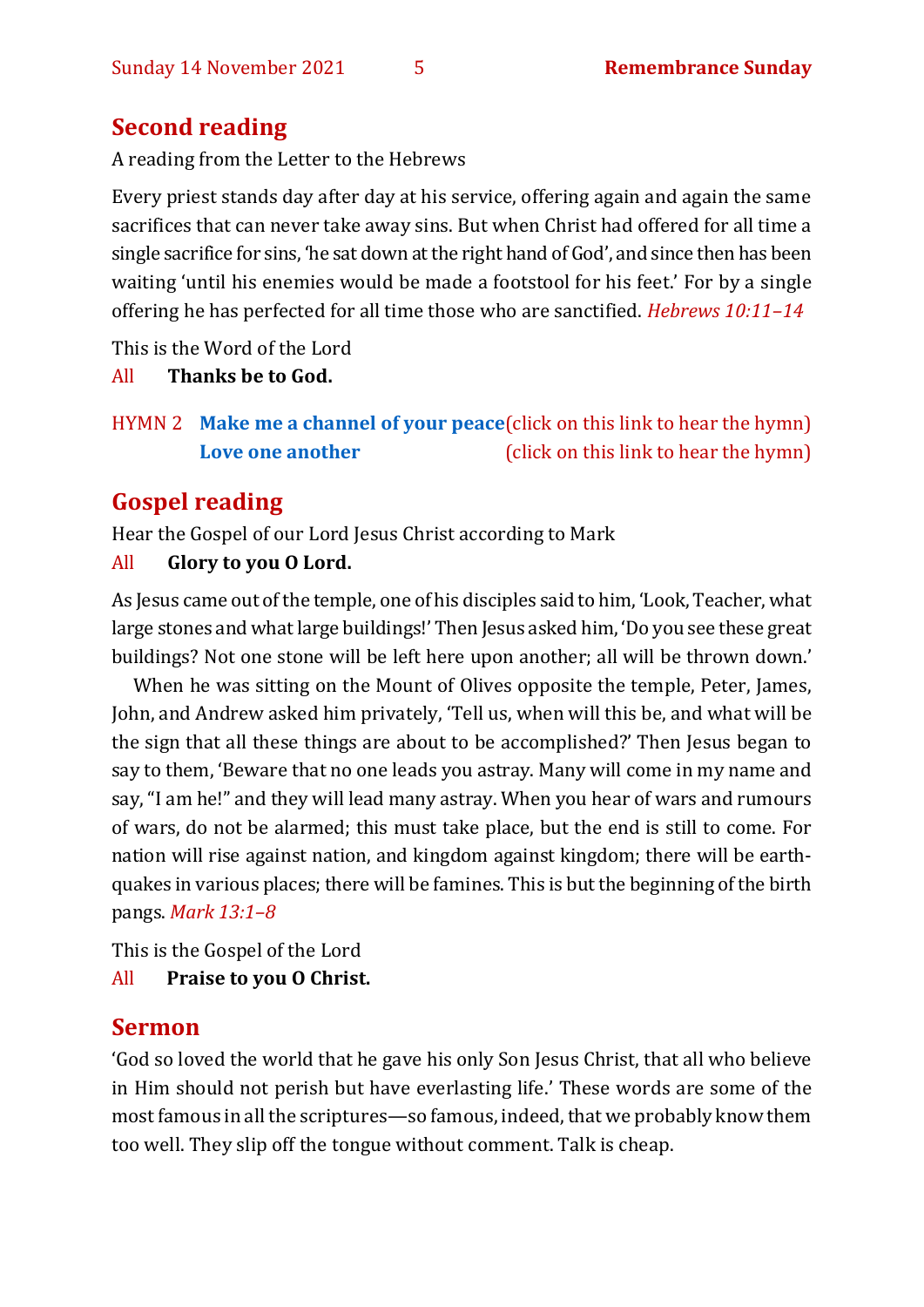Love lies at the very centre of all authentic Christianity. The God who created the world, and created us, is a God of love. He is so characterised by love that Scripture says that he *is* love. The nature of love is to be patient; love is kind; love is neither envious nor boastful nor arrogant nor rude. Love does not insist on its own way; it is not irritable or resentful; it does not rejoice in wrongdoing but rejoices in the truth. Love bears all things, believes all things, hopes all things, endures all things. Love never ends. These famous words from Scripture describe the God of Love who resides at the very core of the Christian experiment.

God's creating the world is an expression of this God of love. If the Christian God personifies this love then God wants the very best for us. That's why he made the world so beautiful. That's why he made each of us so beautiful. And that's why he made us capable of love, so we can share the love and we can share Him.

By sharing God we mean not only share knowledge *of* Him—telling the world about God—but enter into a relationship with Him. Genuine love is like that.

A common symbol for love is the heart, made up of two curves that join. They join at the base and at the head. These two joins remind us of how love works.

The join at the base tells us that we join with God and with neighbour at the core of our being. Like the join at the bottom, this love is possibly less visible but it is, nevertheless, fundamental. It needs to be so basic a part of us that it's instinctive. We love because it didn't occur to us to do otherwise. We love because it's impossible to do otherwise. We love because we're filled with the God of love. In Christian terms, we love because God loved us first.

But the join at the head of the heart is more illustrative. One side must approach the other in order to join with it. Without an overlap the join is mere talk but has not yet happened. In the same way, we can only love God or neighbour when we actually meet with God and actually encounter our neighbour. Love is patient. We cannot be patient until we meet with God and meet with a neighbour. Love is kind. We must be kind to real people. Love bears no record of wrongs. Real love therefore getting to know God becoming a part of the lives of those around us. God want this of us. This love is hard and very often sacrificial. It costs. It cannot be done with human power alone and therefore requires more: it requires God who helps us. As it says scripture, 'the fruit of the Spirit is love'. Again, it says, 'the gift of the Spirit is love'.

At the heart of the Christian Gospel is an absolute requirement to love—'love one another as I have loved you' says Jesus. It is therefore impossible to be a Christian without loving. God is love and Christians are required to be the people of God.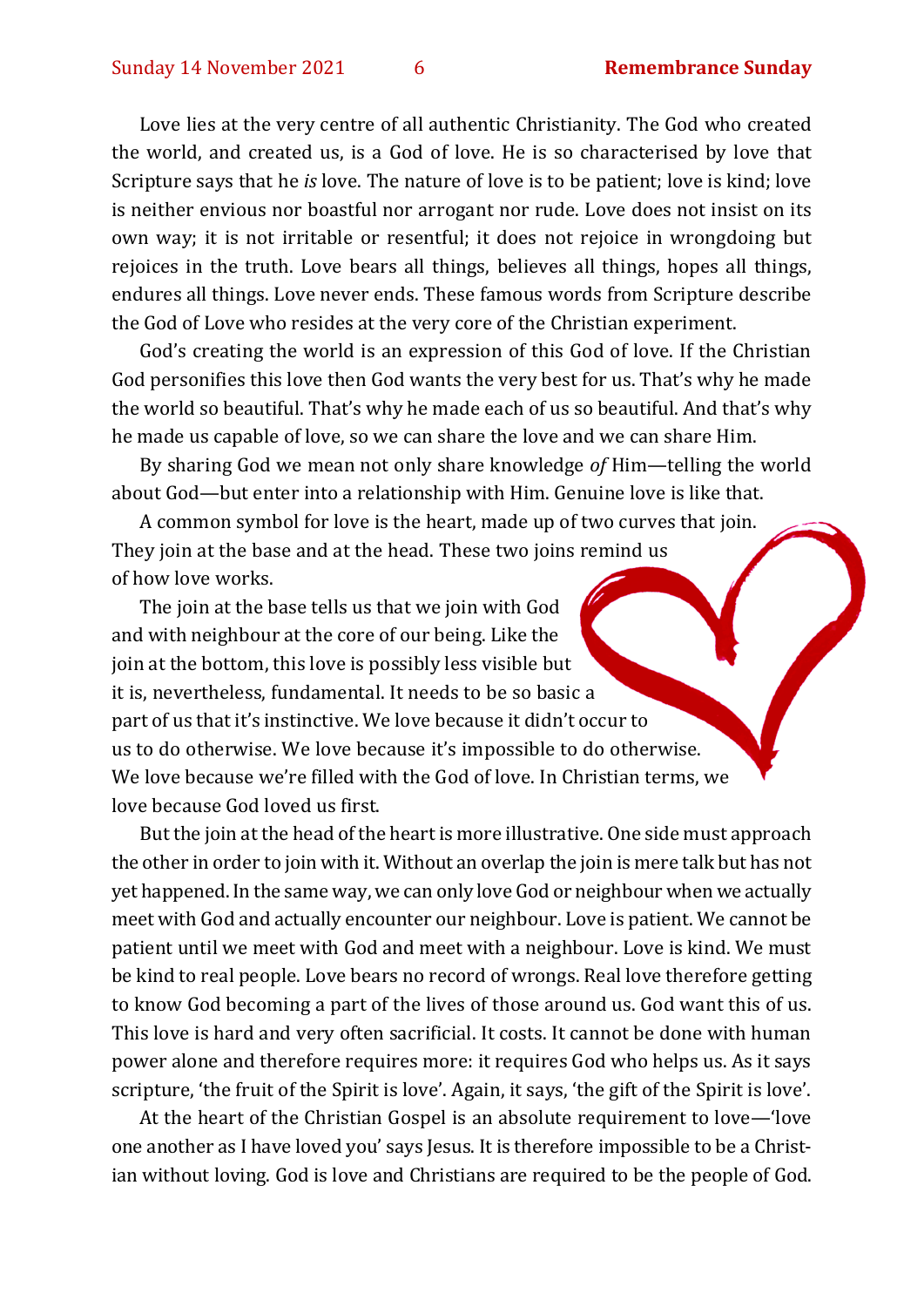Today is Remembrance Sunday. A day when we remember the consequences of war and, if we are wise, recommit to avoiding further conflict and yet more violence. We can commit or we can do something concrete and tangible to make sure that conflict and violence is more difficult. Prevention is better than cure. We make a start by filling ourselves with God. The God of the Christians is love, so we fill ourselves with love and we ask for the strength to make that love real. Let's *be* that love.

# **The Creed**

Do you believe and trust in God the Father,

the source of all being and life,

the one for whom we exist?

#### All **We believe and trust in him.**

Do you believe and trust in God the Son, who took our human nature, died for us and rose again?

#### All **We believe and trust in him.**

Do you believe and trust in God the Holy Spirit, who gives life to the people of God and makes Christ known in the world?

# All **We believe and trust in him.**

This is the faith of the Church.

All **This is our faith. We believe and trust in one God, Father, Son and Holy Spirit. Amen.**

# **Prayers of intercession**

We pray for all who suffer as a result of conflict and ask that God may give us peace.

We pray for the service men and women who have died in the violence of war, each one remembered by and loved by God:

May God give peace

# All **God give peace.**

For those who love them in death as in life, offering the distress of our grief and the sadness of our loss:

May God give us His peace

All **God give peace.**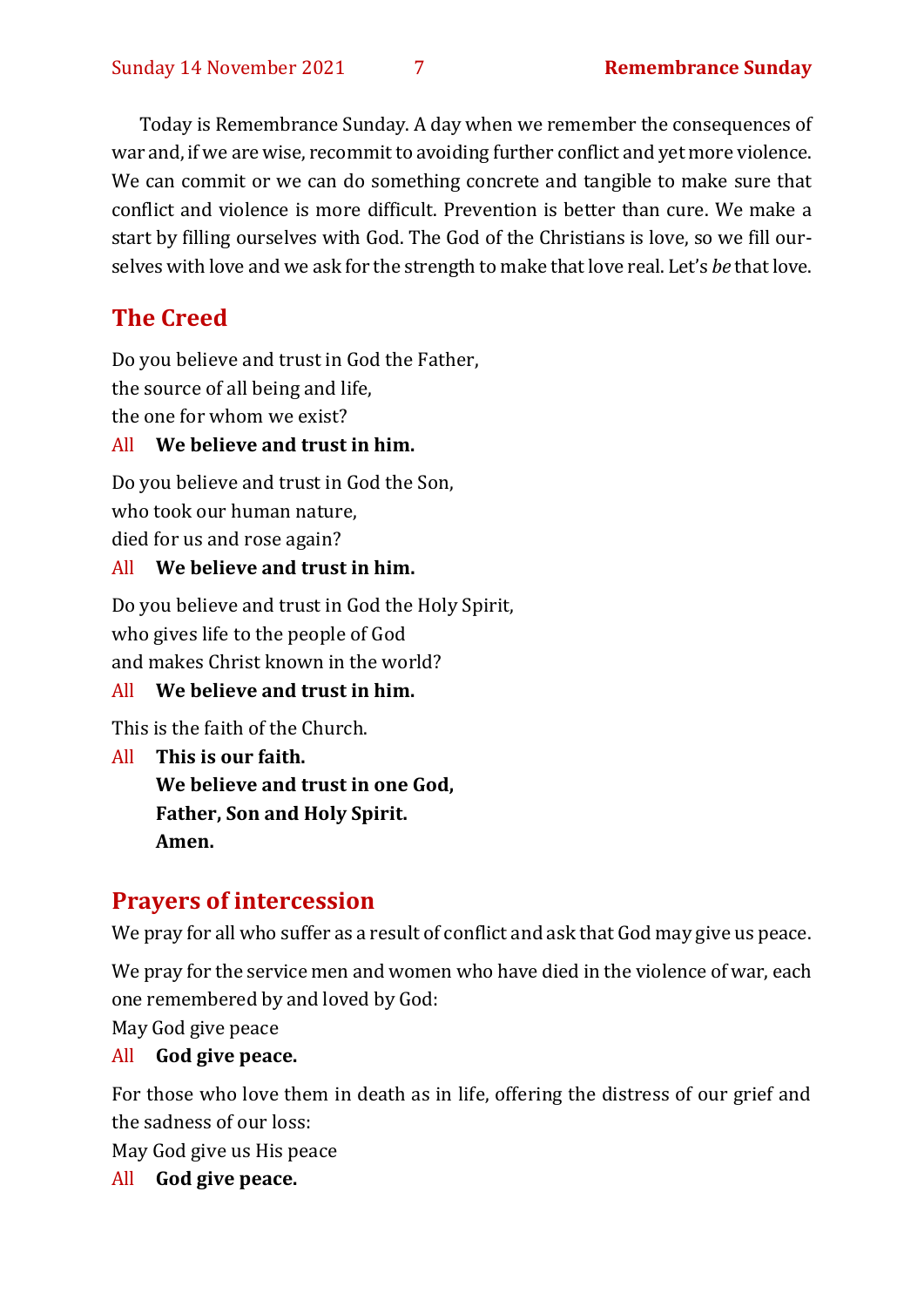For all members of the armed forces who are in danger this day, remembering family, friends and all who pray for their safe return:

May God give us His peace

# All **God give peace.**

For civilians—women, children and men—whose lives are disfigured by war or terror, calling to mind in penitence the anger and hatreds of humanity: May God give us His peace

# All **God give peace**

For peace-makers and peace-keepers, who seek to keep this world secure and free: May God give us His peace

# All **God give peace**

For all who bear the burden and privilege of leadership, political, military and religious; asking for gifts of wisdom and resolve in the search for reconciliation and peace: May God give us His peace

# All **God give peace.**

God of truth and justice, we hold before you those others who have died: those whose names we will never know and those whose memory we cherish, including those who have died very recently. Help us to lift our eyes above the torment of this broken world, and grant us the grace to pray for those who wish us harm. As we honour the past, may we put our faith in your future; for you are the source of life and hope, now and for ever.

May God give us His peace

# All **God give peace.**

Ever-living God: we remember those whom you have gathered from the storm of war into the peace of your presence; may that same peace calm our fears, bring justice to all peoples and establish harmony among the nations, through Jesus Christ our Lord.

#### All **Amen**

Merciful Father,

All **accept these prayers for the sake of your Son, our Saviour Jesus Christ. Amen.**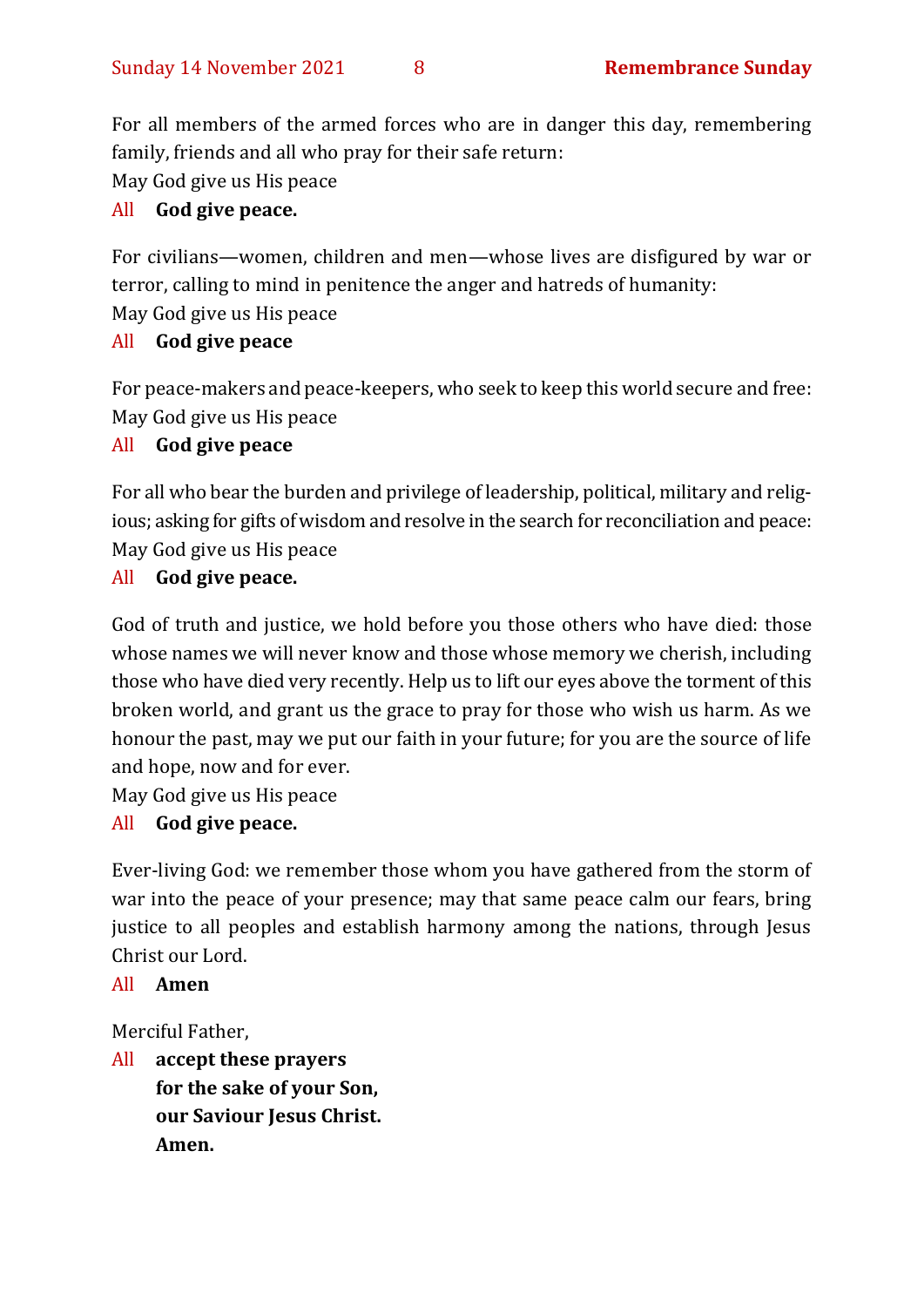# **The peace**

To crown all things there must be love, to bind all together and complete the whole. Let the peace of Christ rule in our hearts.

The peace of the Lord be always with you,

All **And also with you.**

# HYMN 3 **[O God our help in ages past](https://www.youtube.com/watch?v=ZjdmLstpNGE)** (please click on this link to hear the hymn)

The liturgy of the Communion Service appears below

# The Dismissal

God the Father,

who has given to his Son the name above every name, strengthen you to proclaim Christ Jesus as Lord.

#### All **Amen**

God the Son,

who is our great high priest passed into the heavens, plead for you at the right hand of the Father.

# All **Amen**

God the Holy Spirit, who pours out his abundant gifts upon the Church, make you faithful servants of Christ the King.

# All **Amen**

HYMN 4 **[Lord Jesus Christ](https://youtu.be/ubl8VsTNVv8)** (click on this link to hear the hymn)

Go in peace to love and serve the Lord.

# All **In the name of Christ. Amen.**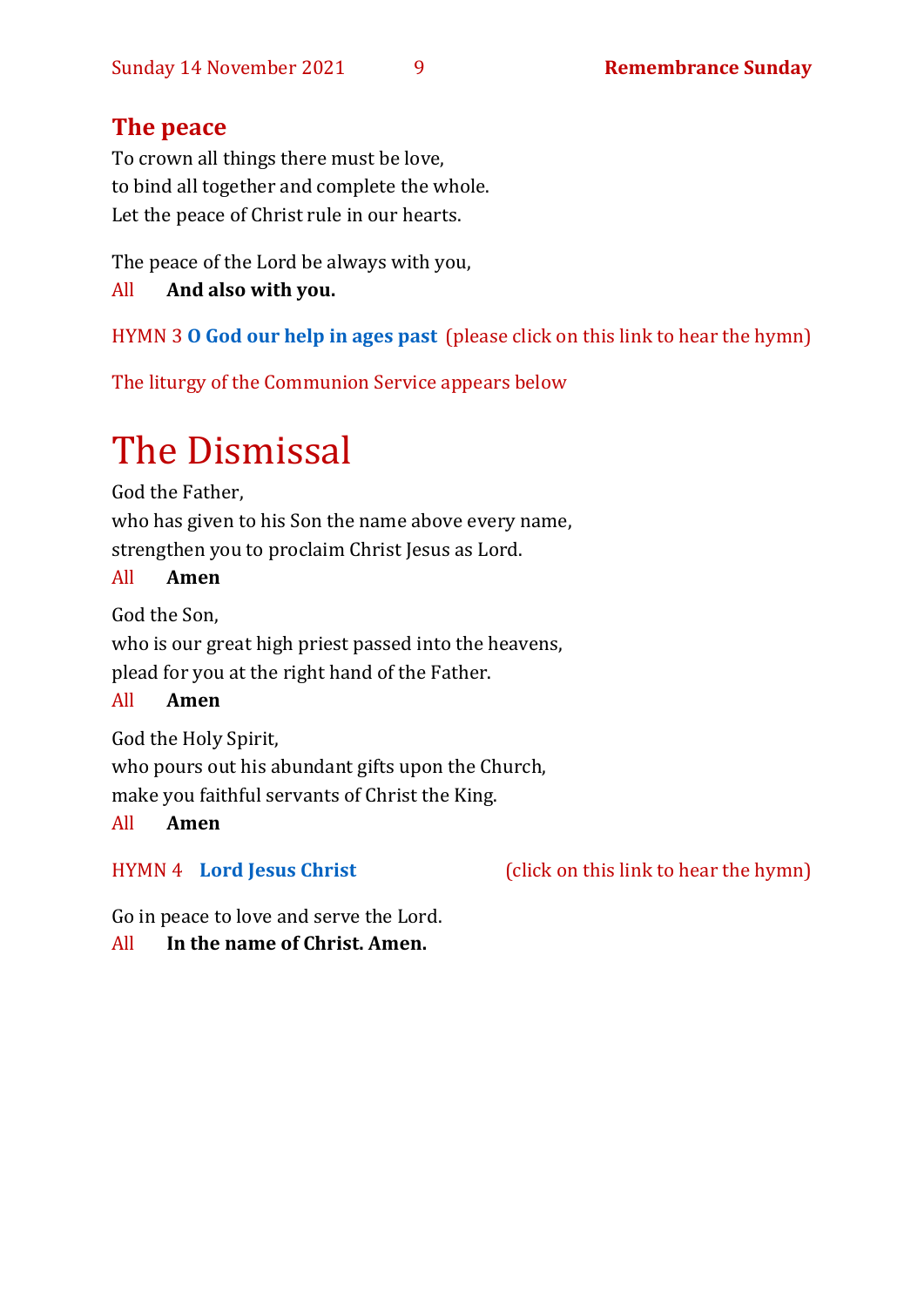# The Liturgy of the Sacrament

# Eucharistic Prayer (prayer E)

The Lord be with you

# All **and also with you.**

Lift up your hearts.

#### All **We lift them to the Lord.**

Let us give thanks to the Lord our God.

#### All **It is right to give thanks and praise.**

It is indeed right, our duty and our joy that we should always sing of your glory, holy Father, almighty and eternal God, through Jesus Christ your Son our Lord. For you are the hope of the nations, the builder of the city that is to come. Your love made visible in Jesus Christ brings home the lost, restores the sinner and gives dignity to the despised. In his face your light shines out, flooding lives with goodness and truth, gathering into one in your kingdom a divided and broken humanity. Therefore, with all who can give voice in your creation we glorify your name, for ever praising you and saying:

All **Holy, holy, holy Lord, God of power and might, heaven and earth are full of your glory. Hosanna in the highest. Blessed is he who comes in the name of the Lord. Hosanna in the highest.**

We praise and bless you, loving Father, through Jesus Christ, our Lord: and as we obey his command, send your Holy Spirit, that broken bread and wine outpoured may be for us the body and blood of your dear Son.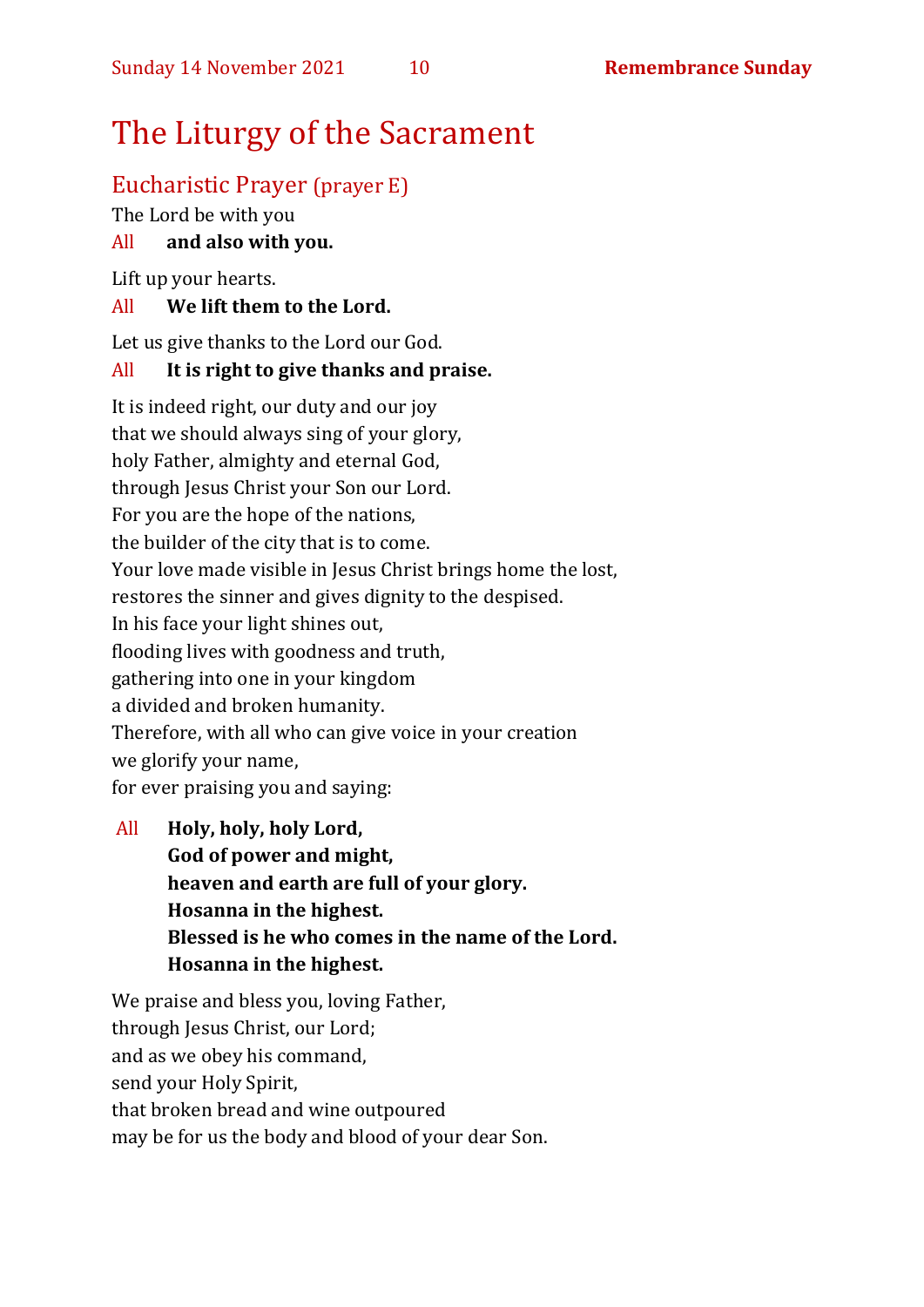On the night before he died he had supper with his friends and, taking bread, he praised you. He broke the bread, gave it to them and said: Take, eat; this is my body which is given for you; do this in remembrance of me.

When supper was ended he took the cup of wine. Again he praised you, gave it to them and said: Drink this, all of you; this is my blood of the new covenant, which is shed for you and for many for the forgiveness of sins. Do this, as often as you drink it, in remembrance of me.

So, Father, we remember all that Jesus did, in him we plead with confidence his sacrifice made once for all upon the cross.

Bringing before you the bread of life and cup of salvation, we proclaim his death and resurrection until he comes in glory.

Great is the mystery of faith:

# All **Christ has died. Christ is risen. Christ will come again.**

Lord of all life, help us to work together for that day when your kingdom comes and justice and mercy will be seen in all the earth.

Look with favour on your people, gather us in your loving arms and bring us with all the saints to feast at your table in heaven.

Through Christ, and with Christ, and in Christ, in the unity of the Holy Spirit, all honour and glory are yours, O loving Father, for ever and ever.

All **Amen.**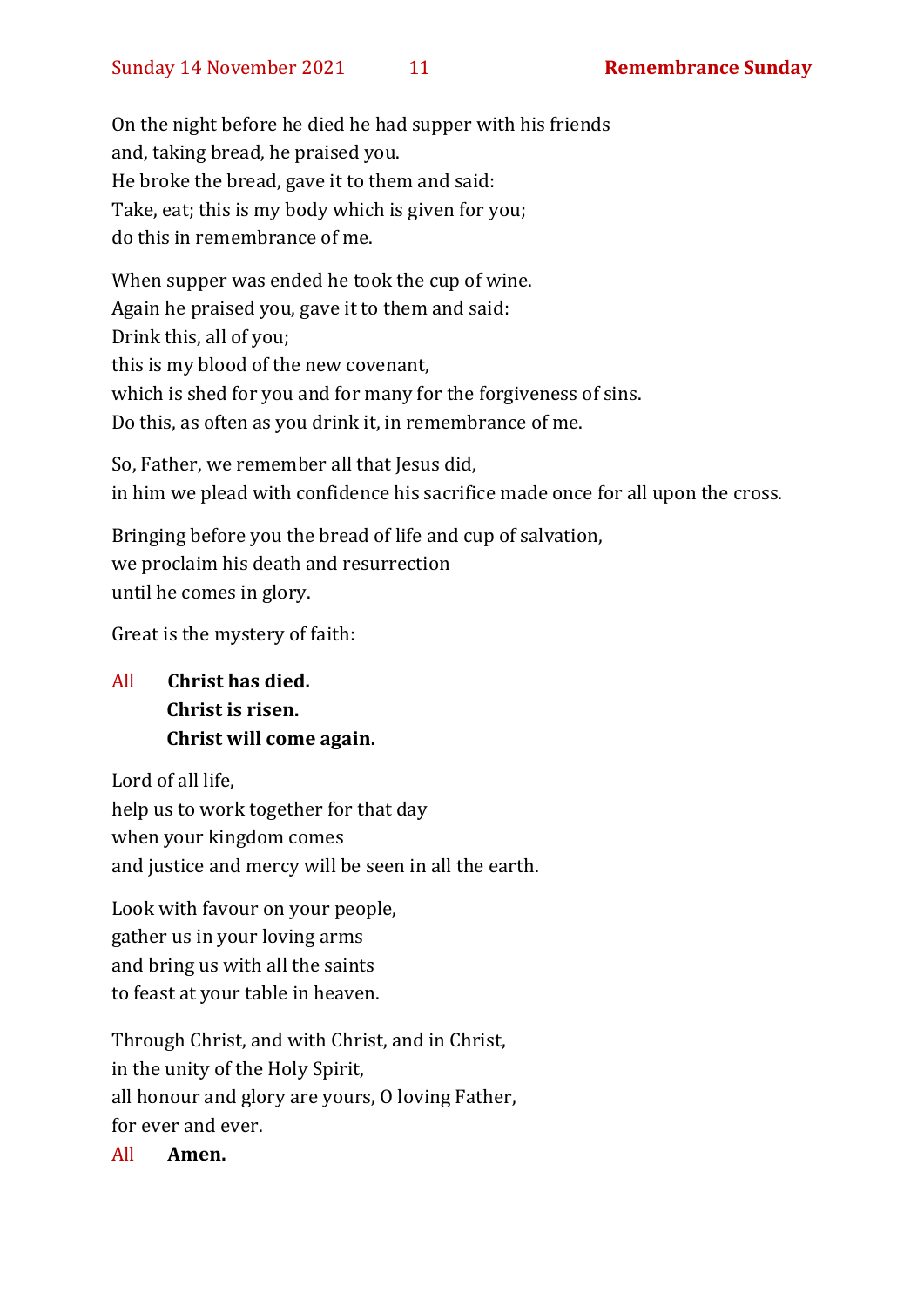# The Lord's Prayer

As our Saviour taught us, so we pray

All **Our Father in heaven, hallowed be your name, your kingdom come, your will be done, on earth as in heaven. Give us today our daily bread. Forgive us our sins as we forgive those who sin against us. Lead us not into temptation but deliver us from evil. For the kingdom, the power,** 

**and the glory are yours now and for ever. Amen.**

# Breaking of the Bread

We break this bread to share in the body of Christ.

- All **Though we are many, we are one body, because we all share in one bread.**
- All **Lamb of God,**

**you take away the sin of the world, have mercy on us.**

**Lamb of God, you take away the sin of the world, have mercy on us.**

**Lamb of God, you take away the sin of the world, grant us peace.**

Draw near with faith. Receive the body of our Lord Jesus Christ which he gave for you, and his blood which he shed for you. Eat and drink in remembrance that he died for you, and feed on him in your hearts by faith with thanksgiving.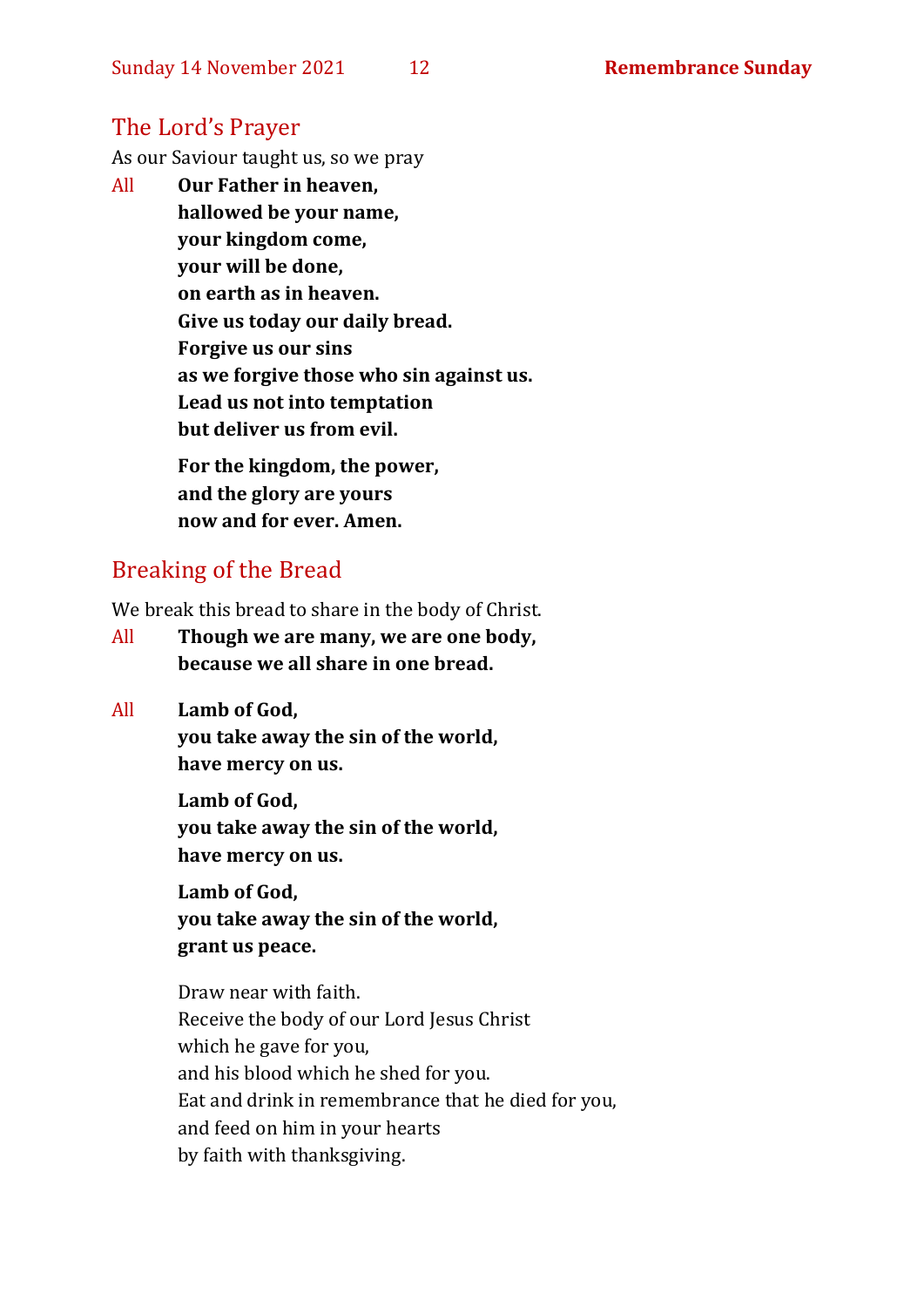All **We do not presume to come to this your table, merciful Lord, trusting in our own righteousness, but in your manifold and great mercies. We are not worthy so much as to gather up the crumbs under your table. But you are the same Lord whose nature is always to have mercy. Grant us therefore, gracious Lord, so to eat the flesh of your dear Son Jesus Christ and to drink his blood, that our sinful bodies may be made clean by his body and our souls washed through his most precious blood, and that we may evermore dwell in him, and he in us. Amen.**

#### Communion is distributed.

# **Prayer after Communion**

God, the source of all holiness and giver of all good things: may we who have shared at this table as strangers and pilgrims here on earth be welcomed with all your saints to the heavenly feast on the day of your kingdom; through Jesus Christ our Lord.

#### All **Amen**

All **Almighty God,**

**we thank you for feeding us with the body and blood of your Son Jesus Christ. Through him we offer you our souls and bodies to be a living sacrifice. Send us out in the power of your Spirit to live and work to your praise and glory. Amen.**